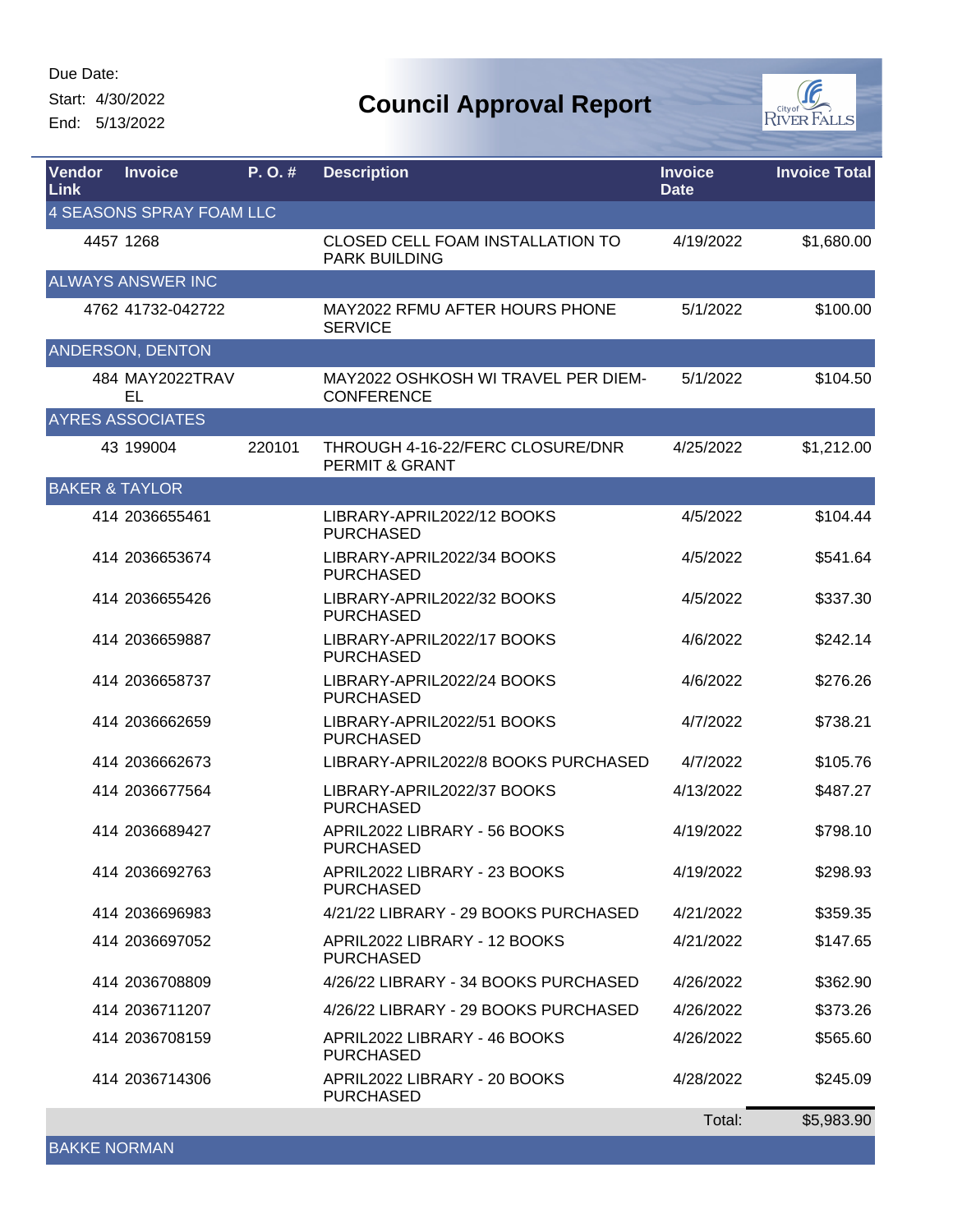Start: 4/30/2022

End: 5/13/2022



| Vendor<br>Link        | <b>Invoice</b>                                  | P.O.#  | <b>Description</b>                                           | <b>Invoice</b><br><b>Date</b> | <b>Invoice Total</b> |
|-----------------------|-------------------------------------------------|--------|--------------------------------------------------------------|-------------------------------|----------------------|
|                       | 1716 MARCH2022                                  | 220043 | COURT DEPT MARCH2022 PROSECUTION<br><b>SERVICES</b>          | 4/26/2022                     | \$2,000.00           |
|                       | 1716 AKRUPKAMAR<br>CH2022                       |        | COURT DEPT MARCH2022 A.KRUPKA<br><b>APPEAL SERVICES</b>      | 4/26/2022                     | \$1,276.50           |
|                       |                                                 |        |                                                              | Total:                        | \$3,276.50           |
| <b>BANGERT, SCOTT</b> |                                                 |        |                                                              |                               |                      |
|                       | 1458 MAY2022TRAV<br><b>ELPERDIEM</b>            |        | OSHKOSH WI TRAVEL PER DIEM-TRAINING<br><b>SESSION</b>        | 5/1/2022                      | \$88.50              |
|                       | <b>BLOOMER SCREEN PRINTING &amp; EMBROIDERY</b> |        |                                                              |                               |                      |
|                       | 707 S-0962                                      |        | LIBRARY-TSHIRTS FOR LIBRARY<br><b>PROGRAMS</b>               | 4/30/2022                     | \$200.40             |
|                       | 707 S-0961                                      |        | LIBRARY-TSHIRTS FOR LIBRARY<br><b>MARKETING</b>              | 4/30/2022                     | \$200.40             |
|                       |                                                 |        |                                                              | Total:                        | \$400.80             |
|                       | <b>C-D PRODUCTS INC</b>                         |        |                                                              |                               |                      |
|                       | 647 79374                                       | 220108 | FIRE DEPT SAFETY TRAILER GRAPHICS                            | 4/14/2022                     | \$11,415.00          |
|                       | <b>CDW GOVERNMENT INC</b>                       |        |                                                              |                               |                      |
|                       | 66 W114879                                      | 220103 | IT DEPT - 10 LAPTOP CASES FOR NEW<br><b>LAPTOPS</b>          | 4/19/2022                     | \$109.10             |
|                       | <b>CENGAGE LEARNING</b>                         |        |                                                              |                               |                      |
|                       | 123 77621265                                    |        | APRIL2022 LIBRARY EDITORS CHOICE-FIVE<br><b>BOOKS PURCHA</b> | 4/15/2022                     | \$151.95             |
|                       | 123 77636490                                    |        | APRIL2022 LIBRARY-CHRISTIAN<br>FICTION/SEASON OF CHAN        | 4/19/2022                     | \$24.74              |
|                       | 123 77642107                                    |        | APRIL2022 LIBRARY-WESTERN PLAN/TWO<br><b>BOOKS PURCHASED</b> | 4/20/2022                     | \$45.73              |
|                       | 123 77661947                                    |        | 4/26/22 LIBRARY - TWO BOOKS<br><b>PURCHASED</b>              | 4/26/2022                     | \$52.78              |
|                       | 123 77677219                                    |        | APRIL2022 LIBRARY-CHRISTIAN<br>FICTION/WOMAN OF WORDS        | 4/27/2022                     | \$23.99              |
|                       |                                                 |        |                                                              | Total:                        | \$299.19             |
|                       | <b>CISCO SYSTEMS INC</b>                        |        |                                                              |                               |                      |
|                       | 4486 5100512592                                 |        | MAY2022 WEBEX/VIRTUAL MEETING<br><b>SOFTWARE</b>             | 5/1/2022                      | \$384.00             |
|                       | COMPUTER INTEGRATION TECHNOLOGY                 |        |                                                              |                               |                      |
|                       | 379 326824                                      |        | IT DEPT-THREE ZIXMAIL LICENSES-<br>ANNUAL AGREEMENT          | 4/21/2022                     | \$300.00             |
|                       | 379 326513                                      | 220023 | MAY2022-IT DEPT-MANAGED SERVICES<br><b>AGREEMENT</b>         | 5/1/2022                      | \$3,678.40           |
|                       | 379 325868                                      | 220022 | MAY2022-IT DEPT-MANAGED BACKUP<br><b>AGREEMENT</b>           | 5/1/2022                      | \$1,155.00           |
|                       |                                                 |        |                                                              | Total:                        | \$5,133.40           |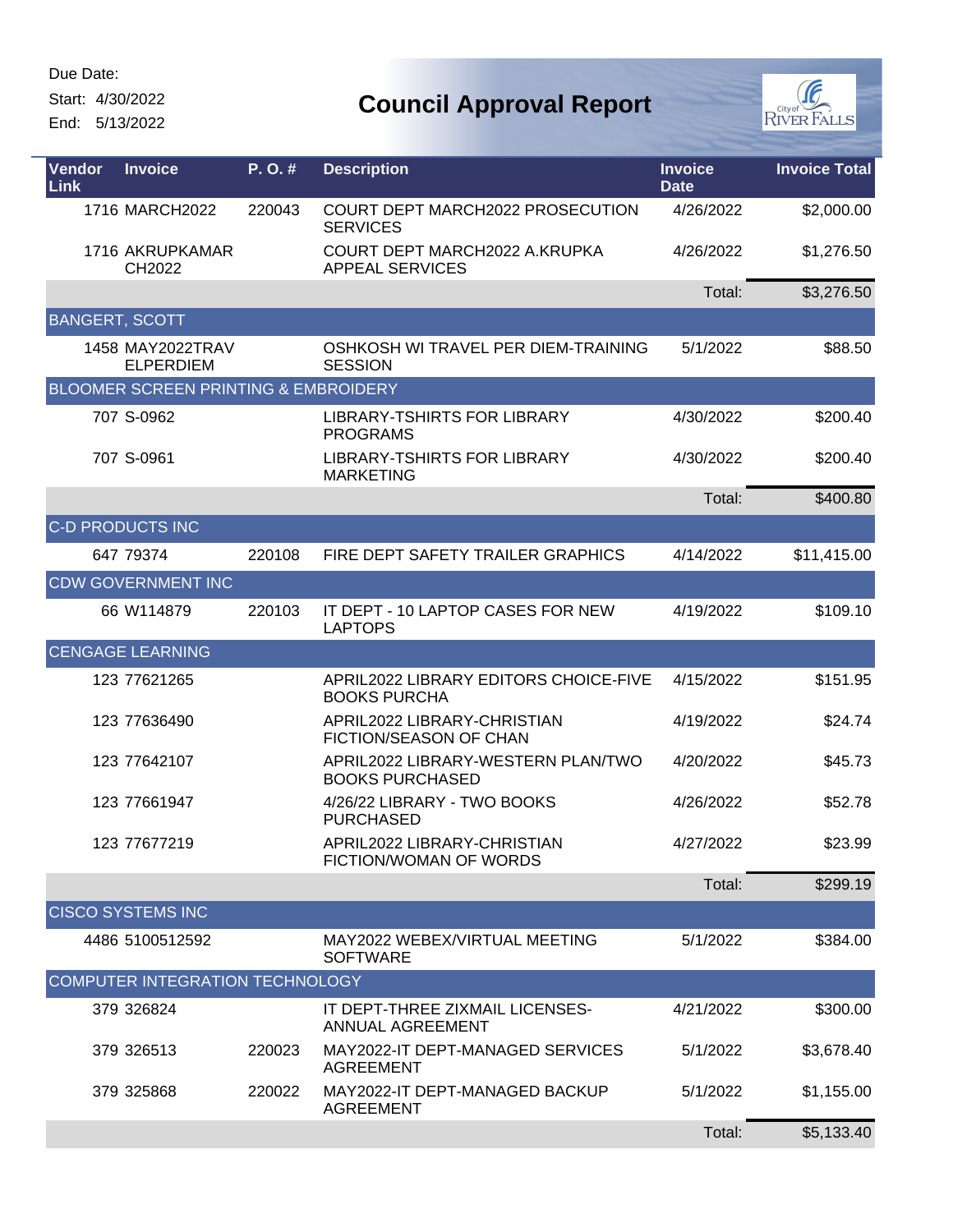L

Start: 4/30/2022

End: 5/13/2022



| Vendor<br><b>Link</b>     | <b>Invoice</b>                       | P.O.#  | <b>Description</b>                                         | <b>Invoice</b><br><b>Date</b> | <b>Invoice Total</b> |
|---------------------------|--------------------------------------|--------|------------------------------------------------------------|-------------------------------|----------------------|
| <b>CORE &amp; MAIN LP</b> |                                      |        |                                                            |                               |                      |
|                           | 134 Q699732                          |        | WATER DEPT - WELL#2-CHECK VALVE                            | 4/19/2022                     | \$1,982.40           |
|                           | CORPORATE FLEET SERVICES, INC        |        |                                                            |                               |                      |
|                           | 2786 86475                           | 220013 | MAY2022 POLICE DEPT-ONE VEHICLE<br><b>LEASE</b>            | 5/1/2022                      | \$332.42             |
|                           | <b>CRYSTEEL TRUCK EQUIPMENT INC</b>  |        |                                                            |                               |                      |
|                           | 1671 FP186292-<br><b>RESUBMIT</b>    |        | HENDERSON RTS SPREADER-CREDIT<br><b>TAKEN TWICE</b>        | 4/11/2022                     | \$2,000.00           |
|                           | 1671 FP186320                        |        | SERVICE KIT/AIR COMP FOR FLEET<br><b>VEHICLES</b>          | 4/19/2022                     | \$185.08             |
|                           |                                      |        |                                                            | Total:                        | \$2,185.08           |
|                           | <b>DELTA DENTAL OF WISCONISN INC</b> |        |                                                            |                               |                      |
|                           | 2572 MAY 2022<br>1767868             |        | <b>MAY 2022 VISION INSURANCE</b>                           | 5/1/2022                      | \$510.70             |
|                           | 2572 MAY RETIREE<br>1767869          |        | MAY 2022 RETIREE INSURANCE                                 | 5/1/2022                      | \$18.63              |
|                           |                                      |        |                                                            | Total:                        | \$529.33             |
| <b>DEMCO INC</b>          |                                      |        |                                                            |                               |                      |
|                           | 577 7118390                          |        | LIBRARY-BOOKMARKS/BOOK&PAPER<br><b>CLEANER/DESIGN KITS</b> | 4/25/2022                     | \$109.96             |
|                           | DINGES PARTNERS GROUP LLC            |        |                                                            |                               |                      |
|                           | 667 28059                            | 220113 | DIGITAL FIRE EXTINGUISHER TRAINING<br><b>SYSTEM</b>        | 4/19/2022                     | \$13,652.00          |
| <b>DISTRICT 2 INC</b>     |                                      |        |                                                            |                               |                      |
|                           | 1451 3516                            |        | FIRE DEPT-THERMAL CAMERA KIT<br><b>W/ACCESSORIES</b>       | 4/20/2022                     | \$3,360.07           |
|                           | 1451 3519                            |        | FIRE DEPT-TIRE PRESSURE MONITOR                            | 4/25/2022                     | \$455.44             |
|                           |                                      |        |                                                            | Total:                        | \$3,815.51           |
| <b>EFTPS</b>              |                                      |        |                                                            |                               |                      |
|                           | 7 76150                              |        | PAYROLL PERIOD 4/18/22 - 5/1/22                            | 5/6/2022                      | \$78,526.37          |
| <b>ELM USA INC</b>        |                                      |        |                                                            |                               |                      |
|                           | 2626 48924                           |        | LIBRARY-DISC CLEANING MACHINE<br><b>BUFFING PADS</b>       | 4/21/2022                     | \$216.99             |
|                           | <b>ELSTER SOLUTIONS CORP</b>         |        |                                                            |                               |                      |
|                           | 1536 5259832566                      | 220008 | ELECT DEPT-AMI ELECTRIC<br>METERS/INVENTORY                | 4/22/2022                     | \$1,048.32           |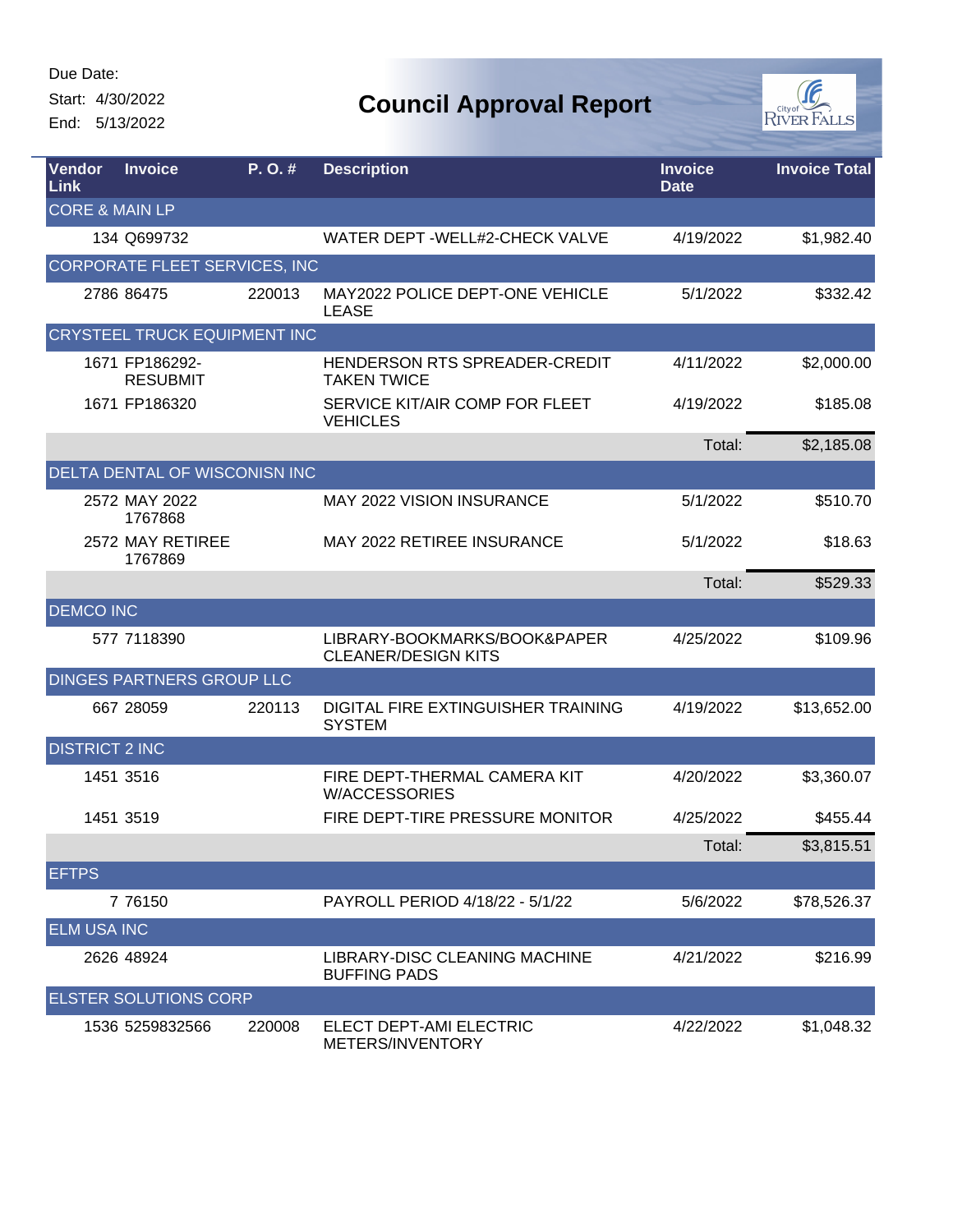Ļ

#### Start: 4/30/2022

End: 5/13/2022



| <b>Vendor</b><br><b>Link</b> | <b>Invoice</b>                       | P. O. # | <b>Description</b>                                           | <b>Invoice</b><br><b>Date</b> | <b>Invoice Total</b> |
|------------------------------|--------------------------------------|---------|--------------------------------------------------------------|-------------------------------|----------------------|
|                              | <b>EXPRESS PERSONNEL SERVICES</b>    |         |                                                              |                               |                      |
|                              | 109 27057058                         | 220064  | WKEND 4/17/22 J.HEADLEE-FORESTRY<br><b>INTERN 12.04HRS</b>   | 4/19/2022                     | \$265.48             |
|                              | 109 27090042                         | 220064  | WKEND 4/24/22 J.HEADLEE-<br>17.2HRS/FORESTRY INTERN          | 4/26/2022                     | \$379.26             |
|                              |                                      |         |                                                              | Total:                        | \$644.74             |
|                              | <b>FBG SERVICE CORPORATION</b>       |         |                                                              |                               |                      |
|                              | 364 923633                           | 220069  | APRIL2022 MONTHLY CLEANING OF<br><b>MULTIPLE CITY BLDGS</b>  | 4/30/2022                     | \$5,262.50           |
|                              | FIRE AND SAFETY CONSULTING GROUP LLC |         |                                                              |                               |                      |
|                              | 4360 9026                            |         | FIRE DEPT-LADDER#1 HEADLIGHT<br><b>UPGRADE</b>               | 4/1/2022                      | \$909.62             |
|                              | 4360 9108                            |         | FIRE DEPT-TENDER TRUCKS/LED LIGHT<br><b>UPGRADE</b>          | 4/1/2022                      | \$1,100.02           |
|                              | 4360 9109                            |         | FIRE DEPT-ENGINE#4 - LED KIT                                 | 4/1/2022                      | \$502.20             |
|                              |                                      |         |                                                              | Total:                        | \$2,511.84           |
|                              | FIRST NATIONAL BANK - RF SECTION 125 |         |                                                              |                               |                      |
|                              | 6 76149                              |         | PAYROLL PERIOD 4/18/22 - 5/1/22                              | 5/6/2022                      | \$3,471.51           |
|                              | <b>GRAPHIC DESIGN INC</b>            |         |                                                              |                               |                      |
|                              | 598 QB42819                          |         | PAQUET/NICKLESKI BUSINESS CARDS                              | 4/15/2022                     | \$73.00              |
|                              | HARTUNG ELECTRIC LLC                 |         |                                                              |                               |                      |
|                              | 158 15580                            |         | POLICE DEPT-POWER INSTALL<br>SUPPLEMENTAL HEAT               | 4/28/2022                     | \$1,938.00           |
|                              | <b>HEALTH PARTNERS</b>               |         |                                                              |                               |                      |
|                              | 356 May 111993692                    |         | May 2022 Dental Insurance                                    | 5/1/2022                      | \$10,409.90          |
| <b>HIEB, BRIDGET</b>         |                                      |         |                                                              |                               |                      |
|                              | 960 MAY2022TRAV<br>EL                |         | MAY2022 INDIANAPOLIS, IN TRAVEL PER<br><b>DIEM/MUNIS CON</b> | 5/1/2022                      | \$196.94             |
|                              | HILDEBRANDT, CORI M                  |         |                                                              |                               |                      |
|                              | 641 1009                             |         | POLICE DEPT-MARCH2022 OFFICER<br><b>WELLNESS PROGRAM</b>     | 4/1/2022                      | \$300.00             |
|                              | HUEBSCH LAUNDRY COMPANY              |         |                                                              |                               |                      |
|                              | 146 20145196                         | 220024  | 4/20/22 CITY HALL RUG SERVICE                                | 4/20/2022                     | \$46.34              |
|                              | 146 20145198                         | 220024  | 4/20/22 WASTEWATER DEPT RUG SERVICE                          | 4/20/2022                     | \$56.97              |
|                              | 146 20145191                         | 220024  | 4/20/22 PUBLIC WORKS DEPT RUG<br><b>SERVICE</b>              | 4/20/2022                     | \$53.92              |
|                              | 146 20145172                         | 220024  | 4/20/22 POLICE DEPT RUG SERVICE                              | 4/20/2022                     | \$61.73              |
|                              | 146 10227976                         | 220025  | 4/20/22 WATER DEPT UNIFORMS                                  | 4/20/2022                     | \$143.20             |
|                              | 146 10227974                         | 220034  | 4/20/22 PUBLIC WORKS UNIFORMS                                | 4/20/2022                     | \$142.74             |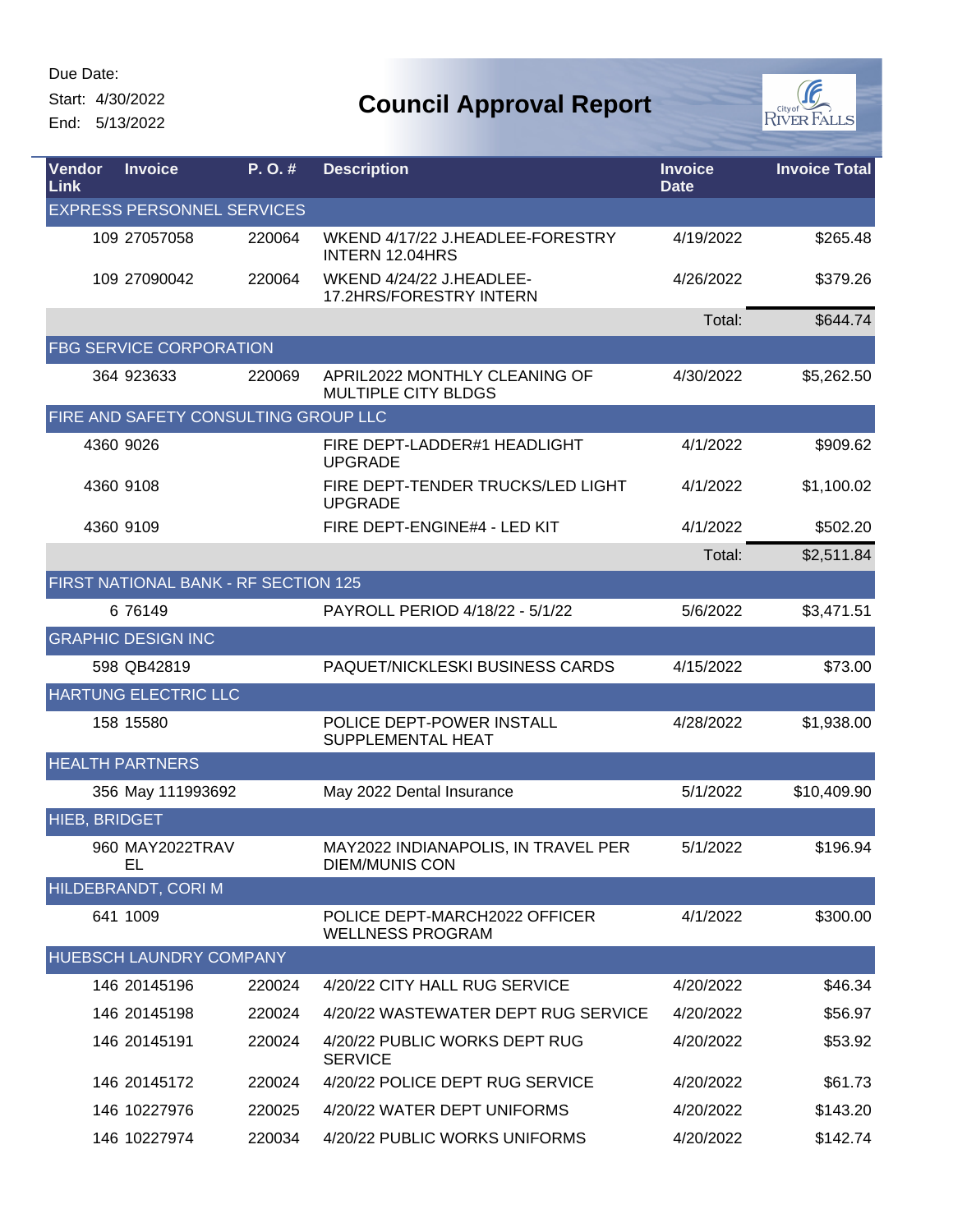Start: 4/30/2022

End: 5/13/2022



| <b>Vendor</b><br><b>Link</b> | <b>Invoice</b>                                | P. O. # | <b>Description</b>                                             | <b>Invoice</b><br><b>Date</b> | <b>Invoice Total</b> |
|------------------------------|-----------------------------------------------|---------|----------------------------------------------------------------|-------------------------------|----------------------|
|                              | 146 10227979                                  | 220025  | 4/20/22 WASTEWATER DEPT UNIFORMS                               | 4/20/2022                     | \$33.96              |
|                              | 146 10227972                                  | 220016  | 4/20/22 ELECTRIC DEPT UNIFORMS                                 | 4/20/2022                     | \$315.31             |
|                              | 146 10230024                                  | 220025  | 4/27/22 WASTEWATER DEPT UNIFORMS                               | 4/27/2022                     | \$33.96              |
|                              | 146 10230021                                  | 220034  | 4/27/22 PUBLIC WORKS DEPT UNIFORMS                             | 4/27/2022                     | \$142.74             |
|                              | 146 10230022                                  | 220025  | 4/27/22 WATER DEPT UNIFORMS                                    | 4/27/2022                     | \$35.60              |
|                              | 146 10230020                                  | 220016  | 4/27/22 ELECTRIC DEPT UNIFORMS                                 | 4/27/2022                     | \$315.31             |
|                              |                                               |         |                                                                | Total:                        | \$1,381.78           |
|                              | <b>IDEMIA IDENTITY &amp; SECURITY USA LLC</b> |         |                                                                |                               |                      |
|                              | 4024 146613                                   | 220005  | POLICE DEPT-2022 LIVESCAN MAINT &<br><b>SUPPORT</b>            | 4/14/2022                     | \$2,762.00           |
|                              | <b>INGRAM LIBRARY SERVICES</b>                |         |                                                                |                               |                      |
|                              | 620 58795075                                  |         | LIBRARY-APRIL2022/25 BOOKS<br><b>PURCHASED</b>                 | 4/5/2022                      | \$260.07             |
|                              | 620 58825194                                  |         | LIBRARY-APRIL2022/8 BOOKS PURCHASED                            | 4/6/2022                      | \$77.54              |
|                              | 620 58836088                                  |         | LIBRARY-APRIL2022/1 BOOK PURCHASED                             | 4/6/2022                      | \$16.63              |
|                              | 620 58896116                                  |         | LIBRARY-APRIL2022/2 BOOKS PURCHASED                            | 4/10/2022                     | \$21.28              |
|                              | 620 59105810                                  |         | APRIL2022 LIBRARY - EIGHT BOOKS<br><b>PURCHASED</b>            | 4/21/2022                     | \$82.24              |
|                              |                                               |         |                                                                | Total:                        | \$457.76             |
|                              |                                               |         | INTERNATIONAL CITY MGMT ASSOC RETIREMENT CORP                  |                               |                      |
|                              | 1 76145                                       |         | PAYROLL PERIOD 4/18/22 - 5/1/22                                | 5/6/2022                      | \$15,753.20          |
|                              | 1 76146                                       |         | PAYROLL PERIOD 4/18/22 - 5/1/22                                | 5/6/2022                      | \$843.08             |
|                              |                                               |         |                                                                | Total:                        | \$16,596.28          |
|                              | <b>KNIGHT BARRY TITLE</b>                     |         |                                                                |                               |                      |
|                              | 2788 FILE2143444                              |         | <b>GLEN PARK/FOSTER CEMETERY</b><br><b>DEEDS/DAM GRANT APP</b> | 4/21/2022                     | \$500.00             |
|                              | 2788 730CTYRDMPR<br>OP                        |         | CLOSING-730 COUNTY RD M PROPERTY                               | 5/5/2022                      | \$749,243.94         |
|                              |                                               |         |                                                                | Total:                        | \$749,743.94         |
| KOSKI, ADAM                  |                                               |         |                                                                |                               |                      |
|                              | 5053 FEBRUARY202<br>2ELECTION                 |         | FEBRUARY2022 ELECTION-6.75HRS                                  | 4/1/2022                      | \$87.75              |
|                              | 5053 APRIL2022ELE<br><b>CTION</b>             |         | APRIL2022 ELECTION - 6.5HRS                                    | 4/1/2022                      | \$84.50              |
|                              |                                               |         |                                                                | Total:                        | \$172.25             |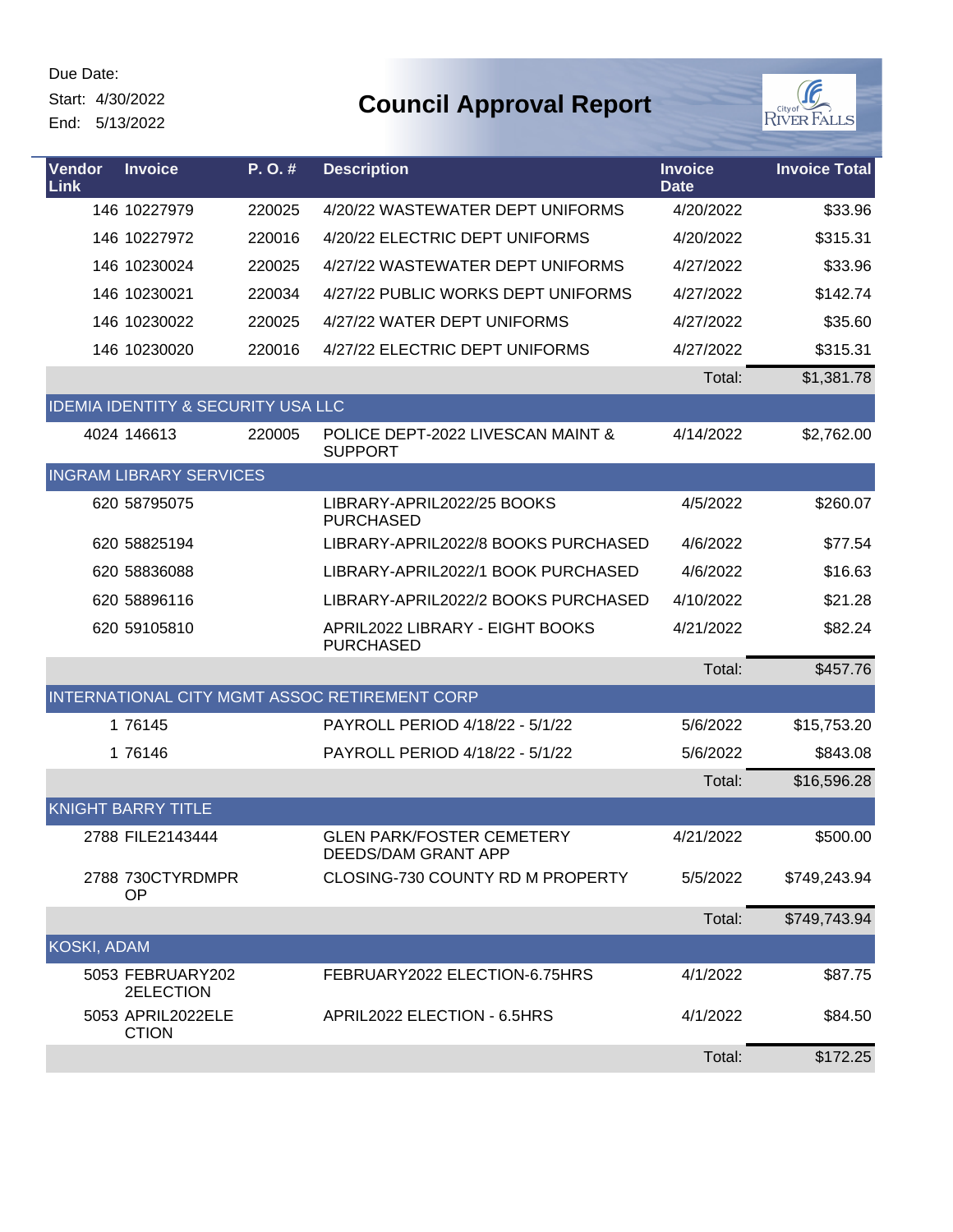Ļ

Start: 4/30/2022

End: 5/13/2022



| <b>Vendor</b><br><b>Link</b> | <b>Invoice</b>                  | P. O. # | <b>Description</b>                                               | <b>Invoice</b><br><b>Date</b> | <b>Invoice Total</b> |
|------------------------------|---------------------------------|---------|------------------------------------------------------------------|-------------------------------|----------------------|
|                              | <b>LAKES COFFEE LLC</b>         |         |                                                                  |                               |                      |
|                              | 4064 17093                      |         | LIBRARY - GLASS LINED AIRPOT/COFFEE                              | 4/1/2022                      | \$20.00              |
|                              | 4064 17284                      |         | 4/14/22 LIBRARY - COFFEE ORDER                                   | 4/14/2022                     | \$80.50              |
|                              | 4064 17335                      |         | APRIL2022 POLICE DEPT COFFEE ORDER                               | 4/21/2022                     | \$159.30             |
|                              |                                 |         |                                                                  | Total:                        | \$259.80             |
|                              | <b>LOFFLER COMPANIES INC</b>    |         |                                                                  |                               |                      |
|                              | 182 31468682                    |         | POLICE-APRIL2022 KONICA COPIER-BASE<br>PYMT/USAGE                | 4/18/2022                     | \$200.84             |
|                              | 182 4016761                     |         | APRIL2022 PUBLIC WORKS-CANON COPIER<br><b>OVERAGES</b>           | 4/25/2022                     | \$44.30              |
|                              | 182 4016761-1                   |         | APRIL2022 CITY HALL-CANON COPIER<br><b>OVERAGES</b>              | 4/25/2022                     | \$87.01              |
|                              | 182 4017208                     |         | APRIL2022 WASTEWATER KONICA COPIER<br><b>OVERAGES</b>            | 4/26/2022                     | \$18.24              |
|                              |                                 |         |                                                                  | Total:                        | \$350.39             |
| MCLOONE, JOHN                |                                 |         |                                                                  |                               |                      |
|                              | 4802 REF#31139/322<br>87        |         | MONTHLY AD-PROMOTING ENERGY<br><b>ALTERNATIVES</b>               | 4/4/2022                      | \$420.00             |
|                              | <b>MEDICA INSURANCE COMPANY</b> |         |                                                                  |                               |                      |
|                              | 4976 MAY 2022<br>75094511875    |         | MAY 2022 Health Insurance                                        | 5/1/2022                      | \$174,539.06         |
| <b>MIDWEST TAPE</b>          |                                 |         |                                                                  |                               |                      |
|                              | 409 501926331                   |         | LIBRARY APRIL2022-ONE AUDIOBOOK<br><b>PURCHASED</b>              | 4/5/2022                      | \$14.99              |
|                              | 409 501926332                   |         | LIBRARY APRIL2022-IN THE SHADOW<br><b>AUDIOBOOK</b>              | 4/5/2022                      | \$61.99              |
|                              | 409 501960193                   |         | LIBRARY APRIL2022-FIVE AUDIOBOOKS<br><b>PURCHASED</b>            | 4/12/2022                     | \$205.95             |
|                              | 409 501985578                   |         | 4/18/22 LIBRARY - FOUR AUDIOBOOKS<br><b>PURCHASED</b>            | 4/18/2022                     | \$144.96             |
|                              | 409 502008980                   |         | APRIL2022 LIBRARY-HANDMAIDS TALE<br><b>SEASON DVD</b>            | 4/22/2022                     | \$14.99              |
|                              | 409 502003088                   |         | 4/22/22 LIBRARY - THREE AUDIOBOOKS<br><b>PURCHASED</b>           | 4/22/2022                     | \$124.97             |
|                              |                                 |         |                                                                  | Total:                        | \$567.85             |
|                              | ONE TIME PAY VENDOR             |         |                                                                  |                               |                      |
|                              | 9999 ELISENOONEY                |         | <b>CURBSTOP REPAIR-1/3 CONCRETE REPAIR</b><br><b>TO DRIVEWAY</b> | 4/27/2022                     | \$2,054.00           |
|                              | 9999 KILLIANMEMO<br><b>RIAL</b> |         | MEMORIAL FOR RETIREE JOE KILLIAN<br><b>MOTHER</b>                | 5/3/2022                      | \$50.00              |
|                              |                                 |         |                                                                  | Total:                        | \$2,104.00           |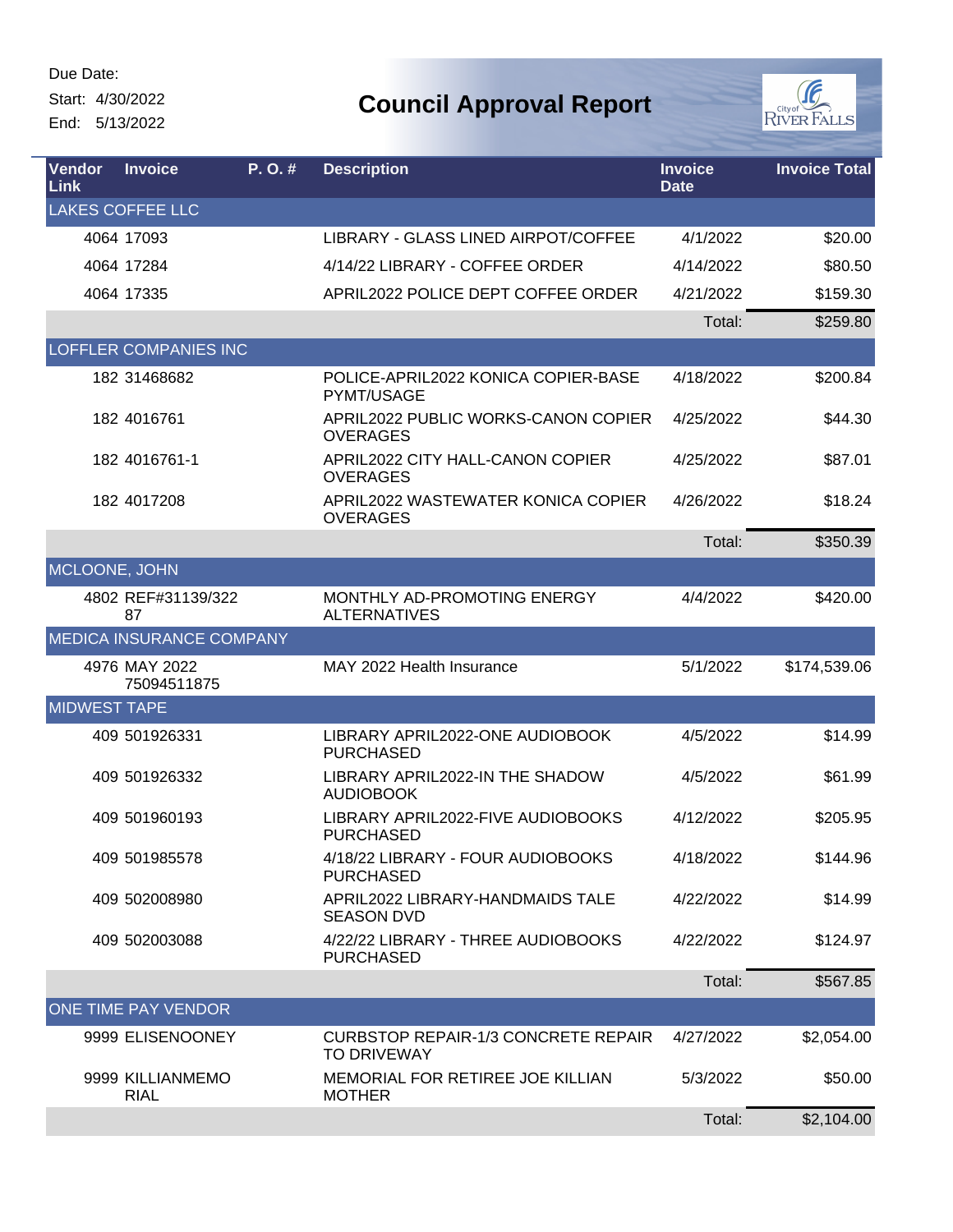Start: 4/30/2022

End: 5/13/2022



| <b>Vendor</b><br>Link            | <b>Invoice</b>                         | P. O. # | <b>Description</b>                                         | <b>Invoice</b><br><b>Date</b> | <b>Invoice Total</b> |  |  |
|----------------------------------|----------------------------------------|---------|------------------------------------------------------------|-------------------------------|----------------------|--|--|
| PAYPAL UPDATE/CHANGE VENDOR#/FID |                                        |         |                                                            |                               |                      |  |  |
|                                  | 639 120385419                          |         | APRIL2022 PAYPAL FEES/PARK AND REC<br><b>DEPT</b>          | 4/30/2022                     | \$30.00              |  |  |
|                                  | <b>PELION BENEFITS</b>                 |         |                                                            |                               |                      |  |  |
|                                  | 5 76148                                |         | PAYROLL PERIOD 4/18/22 - 5/1/22                            | 5/6/2022                      | \$375.15             |  |  |
|                                  | PIERCE COUNTY TREASURER                |         |                                                            |                               |                      |  |  |
|                                  | 210 APRIL2022                          |         | APRIL2022 COURT FEES-JAIL, DWI &<br><b>INTERLOCK</b>       | 4/30/2022                     | \$1,127.08           |  |  |
|                                  | POSEL, ELIZABETH                       |         |                                                            |                               |                      |  |  |
|                                  | 788 MAY2022TRAV<br><b>ELPERDIEM</b>    |         | OSHKOSH WI TRAVEL PER DIEM-TRAINING<br><b>SESSION</b>      | 5/1/2022                      | \$88.50              |  |  |
|                                  | 788 MAY2022TRAV<br>EL                  |         | 5/10/22 MADISON WI TRAVEL PER DIEM                         | 5/1/2022                      | \$80.00              |  |  |
|                                  |                                        |         |                                                            | Total:                        | \$168.50             |  |  |
|                                  | PRUDENT MAN ADVISORS LLC               |         |                                                            |                               |                      |  |  |
|                                  | 4399 246598                            |         | MARCH2022 ASSET MANAGEMENT FEES                            | 4/1/2022                      | \$342.13             |  |  |
|                                  | PUBLIC SERVICE COMMISSION OF WISCONSIN |         |                                                            |                               |                      |  |  |
|                                  | 216 2203-I-05110                       |         | MARCH2022 AUTHORITY TO CONSTRUCT<br><b>NEW WATER TOWER</b> | 4/1/2022                      | \$662.95             |  |  |
|                                  | REECE ELECTRICAL DESIGN LLC            |         |                                                            |                               |                      |  |  |
|                                  | 959 1035                               |         | DESANCTIS SCHOOLHOUSE ELECTRICAL<br><b>WORK</b>            | 4/26/2022                     | \$3,305.68           |  |  |
|                                  | RIVER FALLS AREA HOSPITAL              |         |                                                            |                               |                      |  |  |
|                                  | 226 REFUND                             |         | RFMU REFUND - ACCT #1263-01<br>OVERPAYMENT                 | 4/29/2022                     | \$1,434.36           |  |  |
|                                  | RIVER FALLS POLICE ASSOCIATION         |         |                                                            |                               |                      |  |  |
|                                  | 9 76151                                |         | PAYROLL PERIOD 4/18/22 - 5/1/22                            | 5/6/2022                      | \$348.00             |  |  |
|                                  | RIVER FALLS SENIOR CITIZENS            |         |                                                            |                               |                      |  |  |
|                                  | 438 MAY2022                            |         | <b>MAY2022 SENIOR CENTER</b>                               | 5/1/2022                      | \$500.00             |  |  |
|                                  | <b>RUDESILL, TRAVIS</b>                |         |                                                            |                               |                      |  |  |
|                                  | 1574 MAY2022TRAV<br><b>ELPERDIEM</b>   |         | ROCHESTER MN TRAVERL PER DIEM-<br><b>TRAINING COURSE</b>   | 5/1/2022                      | \$576.00             |  |  |
|                                  | SHORT ELLIOTT HENDRICKSON INC          |         |                                                            |                               |                      |  |  |
|                                  | 244 424103                             | 220116  | THROUGH MARCH2022-NORTH LOOP &<br><b>RADIO RD ENG</b>      | 4/1/2022                      | \$1,061.19           |  |  |
|                                  | 244 423700                             | 220128  | Thru 3/31/22-Mann Valley Concept Plan<br>Assessment        | 4/1/2022                      | \$4,609.77           |  |  |
|                                  | 244 421732                             | 220128  | Thru 2-26-22 Mann Valley Concept Plan<br>Assessment        | 4/1/2022                      | \$9,359.23           |  |  |
|                                  |                                        |         |                                                            | Total:                        | \$15,030.19          |  |  |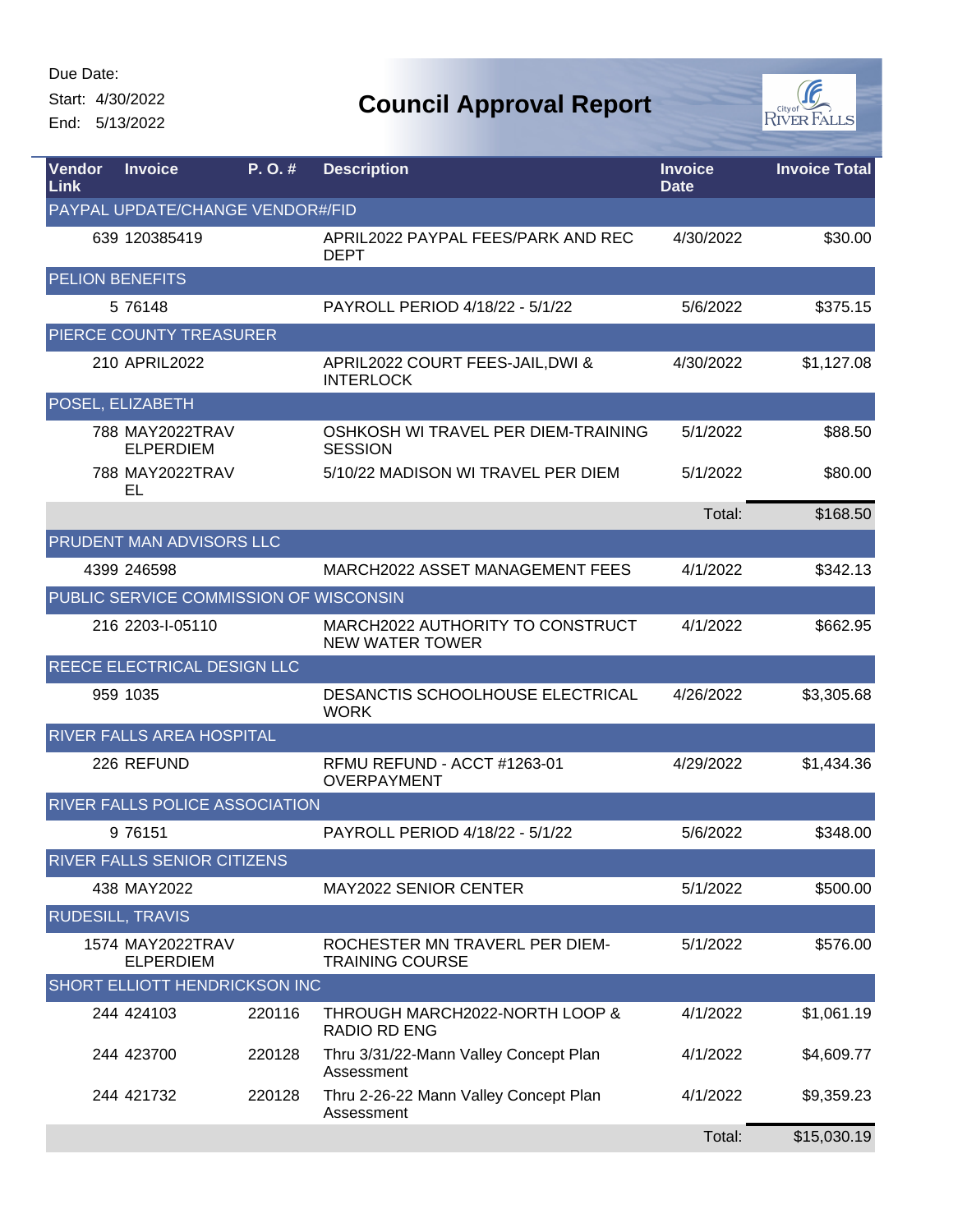L

Start: 4/30/2022

End: 5/13/2022



| <b>Vendor</b><br><b>Link</b> | <b>Invoice</b>                           | P. O. # | <b>Description</b>                                           | <b>Invoice</b><br><b>Date</b> | <b>Invoice Total</b> |
|------------------------------|------------------------------------------|---------|--------------------------------------------------------------|-------------------------------|----------------------|
|                              | SHRED-IT US HOLDCO, INC                  |         |                                                              |                               |                      |
|                              | 2439 8000634044                          |         | NOV/DEC2021 MONTHLY SHREDDING<br><b>SERVICE-CREDIT GIVEN</b> | 4/1/2022                      | \$594.45             |
|                              | 2439 8001426984                          | 220086  | MARCH/APRIL 2022 MONTHLY SHREDDING<br><b>SERVICE</b>         | 4/25/2022                     | \$255.96             |
|                              |                                          |         |                                                              | Total:                        | \$850.41             |
|                              | SMITH CONSTRUCTION SERVICES INC          |         |                                                              |                               |                      |
|                              | 4715 26514                               |         | STREET DEPT-TWO ALL PURPOSE HS<br><b>BLADES</b>              | 4/25/2022                     | \$499.98             |
|                              | ST CROIX COUNTY HIGHWAY DEPARTMENT       |         |                                                              |                               |                      |
|                              | 956 3134                                 | 210114  | APRIL2022 SPRAY PATCHING                                     | 4/27/2022                     | \$3,147.51           |
|                              | ST CROIX COUNTY TREASURER                |         |                                                              |                               |                      |
|                              | 252 APRIL2022                            |         | APRIL2022 COURT FEES-JAIL, DWI &<br><b>INTERLOCK</b>         | 4/30/2022                     | \$440.50             |
| <b>STATE OF WI</b>           |                                          |         |                                                              |                               |                      |
|                              | 259 APRIL2022                            |         | APRIL2022 COURT FEES-PENALTY<br><b>ASSESSMENT</b>            | 4/30/2022                     | \$2,598.43           |
|                              | STATE OF WI DEPT OF EMPLOYEE TRUST FUNDS |         |                                                              |                               |                      |
|                              | 11 76152                                 |         | PAYROLL PERIOD 4/18/22 - 5/1/22                              | 5/6/2022                      | \$45,235.78          |
|                              | STATE OF WI, DEPT OF CHILDREN & FAMILIES |         |                                                              |                               |                      |
|                              | 328 76153                                |         | PAYROLL PERIOD 4/18 - 5/1 REMIT#7747159                      | 5/6/2022                      | \$340.31             |
|                              | <b>STATE TREASURER</b>                   |         |                                                              |                               |                      |
|                              | 260 APRIL2022                            |         | APRIL2022 ELECTRIC/WATER/SEWER<br><b>BONDS</b>               | 4/26/2022                     | \$125,000.00         |
|                              | <b>STEVENS ENGINEERS INC</b>             |         |                                                              |                               |                      |
|                              | 791 12516                                | 210287  | APRIL2022 WELLS PARK SIDEWALK<br>PROFESSIONAL SVCS           | 4/30/2022                     | \$4,568.50           |
|                              | STUART C IRBY TOOL AND SAFETY            |         |                                                              |                               |                      |
|                              | 156 S012819821.00 220065                 |         | ELECT DEPT-ALUM 15KV EPR CABLE                               | 4/8/2022                      | \$96,367.80          |
|                              | 156 S012799101.00<br>3                   | 220033  | ELECT DEPT-OVAL EYEBOLTS/TWO HOLE<br><b>LUGS</b>             | 4/12/2022                     | \$507.50             |
|                              | 156 S012725648.00 210348<br>5            |         | ELECT DEPT-GROUNDING MAT<br>W/CONNECTORS                     | 4/29/2022                     | \$1,269.80           |
|                              |                                          |         |                                                              | Total:                        | \$98,145.10          |
|                              | <b>T-MOBILE USA INC</b>                  |         |                                                              |                               |                      |
|                              | 269 952886095/MAR<br>CH2022              |         | MARCH2022 LIBRARY MOBILE INTERNET<br><b>CHARGES</b>          | 4/1/2022                      | \$344.40             |
|                              | UNITED OF OMAHA LIFE INSURANCE COMPANY   |         |                                                              |                               |                      |
|                              | 4915 MAY 2022<br>01351814200             |         | MAY 2022 LIFE/AD&D/LTD                                       | 5/1/2022                      | \$4,932.03           |